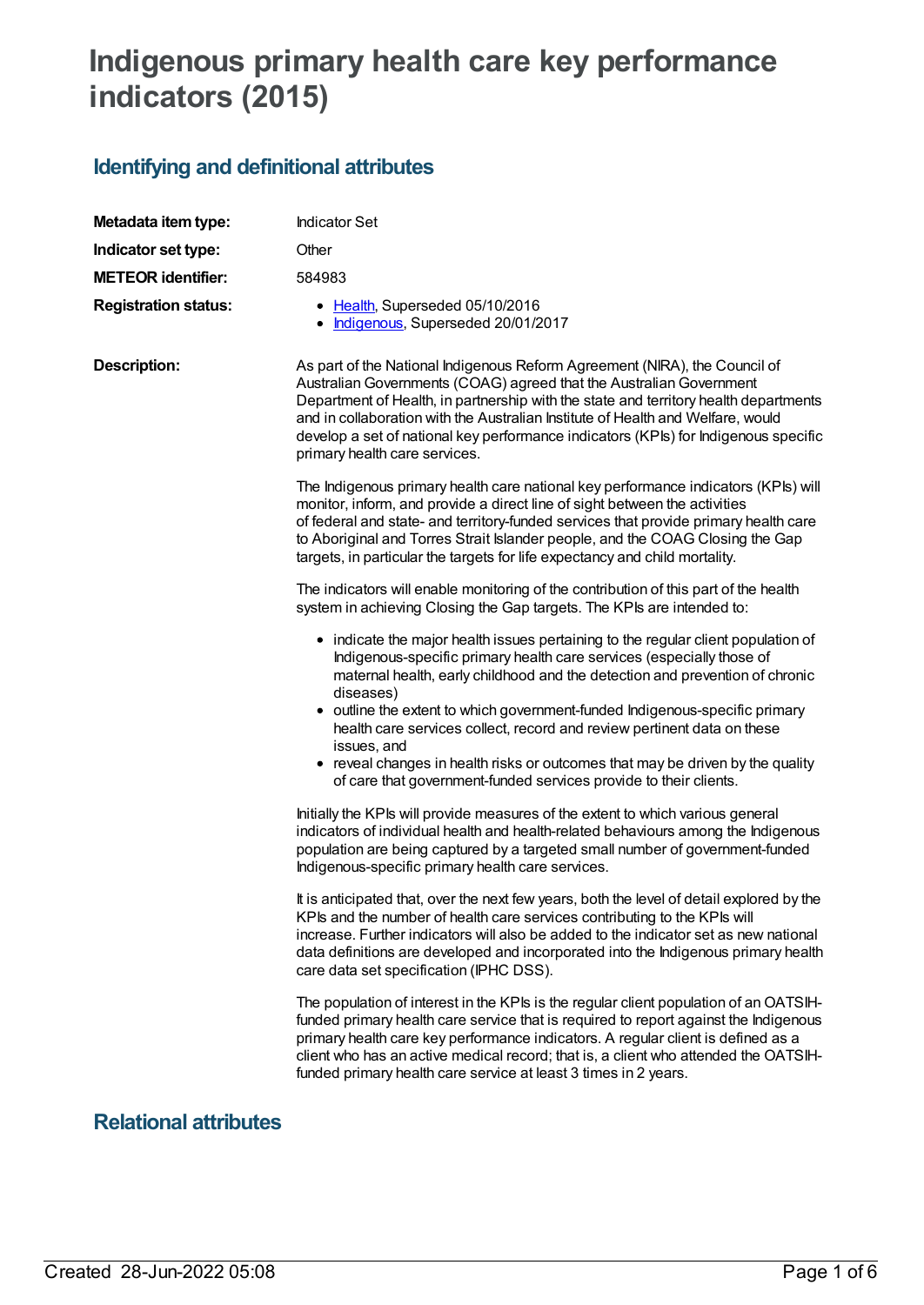| Related metadata                                          | See also <b>Indigenous primary health care DSS 2015-17</b>                                                                                             |
|-----------------------------------------------------------|--------------------------------------------------------------------------------------------------------------------------------------------------------|
| references:                                               | • Health, Superseded 25/01/2018                                                                                                                        |
|                                                           | • Indigenous, Superseded 27/02/2018                                                                                                                    |
|                                                           | Supersedes <b>Indigenous primary health care key performance indicators (2014)</b>                                                                     |
|                                                           | • Health, Superseded 13/03/2015<br>• Indigenous, Superseded 13/03/2015                                                                                 |
|                                                           | Has been superseded by <b>Indigenous primary health care key performance</b><br>indicators (2015-2017)                                                 |
|                                                           | • Health, Superseded 25/01/2018<br>Indigenous, Superseded 27/02/2018                                                                                   |
| Outcome areas linked to<br>this Indicator set:            | Indigenous Australians achieve health outcomes comparable to the broader<br>populationIndigenous, Standard 21/07/2010                                  |
| <b>Indicators linked to this</b><br><b>Indicator set:</b> | Indigenous primary health care: PI01a-Number of Indigenous babies born within the                                                                      |
|                                                           | previous 12 months whose birth weight has been recorded, 2015                                                                                          |
|                                                           | Health, Superseded 05/10/2016<br>Indigenous, Superseded 20/01/2017                                                                                     |
|                                                           |                                                                                                                                                        |
|                                                           | Indigenous primary health care: PI01b-Proportion of Indigenous babies born within<br>the previous 12 months whose birth weight has been recorded, 2015 |
|                                                           | Health, Superseded 05/10/2016                                                                                                                          |
|                                                           | Indigenous, Superseded 20/01/2017                                                                                                                      |
|                                                           | Indigenous primary health care: PI02a-Number of Indigenous babies born within the                                                                      |
|                                                           | previous 12 months whose birth weight results were low, normal or high, 2015                                                                           |
|                                                           | Health, Superseded 05/10/2016                                                                                                                          |
|                                                           | Indigenous, Superseded 20/01/2017                                                                                                                      |
|                                                           | Indigenous primary health care: PI02b-Proportion of Indigenous babies born within                                                                      |
|                                                           | the previous 12 months whose birth weight results were low, normal or high, 2015<br>Health, Superseded 05/10/2016                                      |
|                                                           | Indigenous, Superseded 20/01/2017                                                                                                                      |
|                                                           | Indigenous primary health care: PI03a-Number of regular clients for whom an MBS                                                                        |
|                                                           | <b>Health Assessment for Aboriginal and Torres Strait Islander People (MBS Item</b>                                                                    |
|                                                           | 715) was claimed, 2015                                                                                                                                 |
|                                                           | Health, Superseded 05/10/2016<br>Indigenous, Superseded 20/01/2017                                                                                     |
|                                                           |                                                                                                                                                        |
|                                                           | Indigenous primary health care: PI03b-Proportion of regular clients for whom an                                                                        |
|                                                           | MBS Health Assessment for Aboriginal and Torres Strait Islander People (MBS<br>Item 715) was claimed, 2015                                             |
|                                                           | Health, Superseded 05/10/2016                                                                                                                          |
|                                                           | Indigenous, Superseded 20/01/2017                                                                                                                      |
|                                                           | Indigenous primary health care: PI04a-Number of Indigenous children who are fully<br>immunised, 2015                                                   |
|                                                           | Health, Superseded 05/10/2016<br>Indigenous, Superseded 20/01/2017                                                                                     |
|                                                           | Indigenous primary health care: PI04b-Proportion of Indigenous children who are<br>fully immunised, 2015                                               |
|                                                           | Health, Superseded 05/10/2016<br>Indigenous, Superseded 20/01/2017                                                                                     |
|                                                           | care: DIOFo Number of requier eligate with Type II                                                                                                     |

Indigenous primary health care: [PI05a-Number](https://meteor.aihw.gov.au/content/588993) of regular clients with Type II diabetes who have had an HbA1c measurement result recorded, 2015 [Health](https://meteor.aihw.gov.au/RegistrationAuthority/12), Superseded 05/10/2016 [Indigenous](https://meteor.aihw.gov.au/RegistrationAuthority/6), Superseded 20/01/2017

Indigenous primary health care: [PI05b-Proportion](https://meteor.aihw.gov.au/content/588995) of regular clients with Type II diabetes who have had an HbA1c measurement result recorded, 2015 [Health](https://meteor.aihw.gov.au/RegistrationAuthority/12), Superseded 05/10/2016 [Indigenous](https://meteor.aihw.gov.au/RegistrationAuthority/6), Superseded 20/01/2017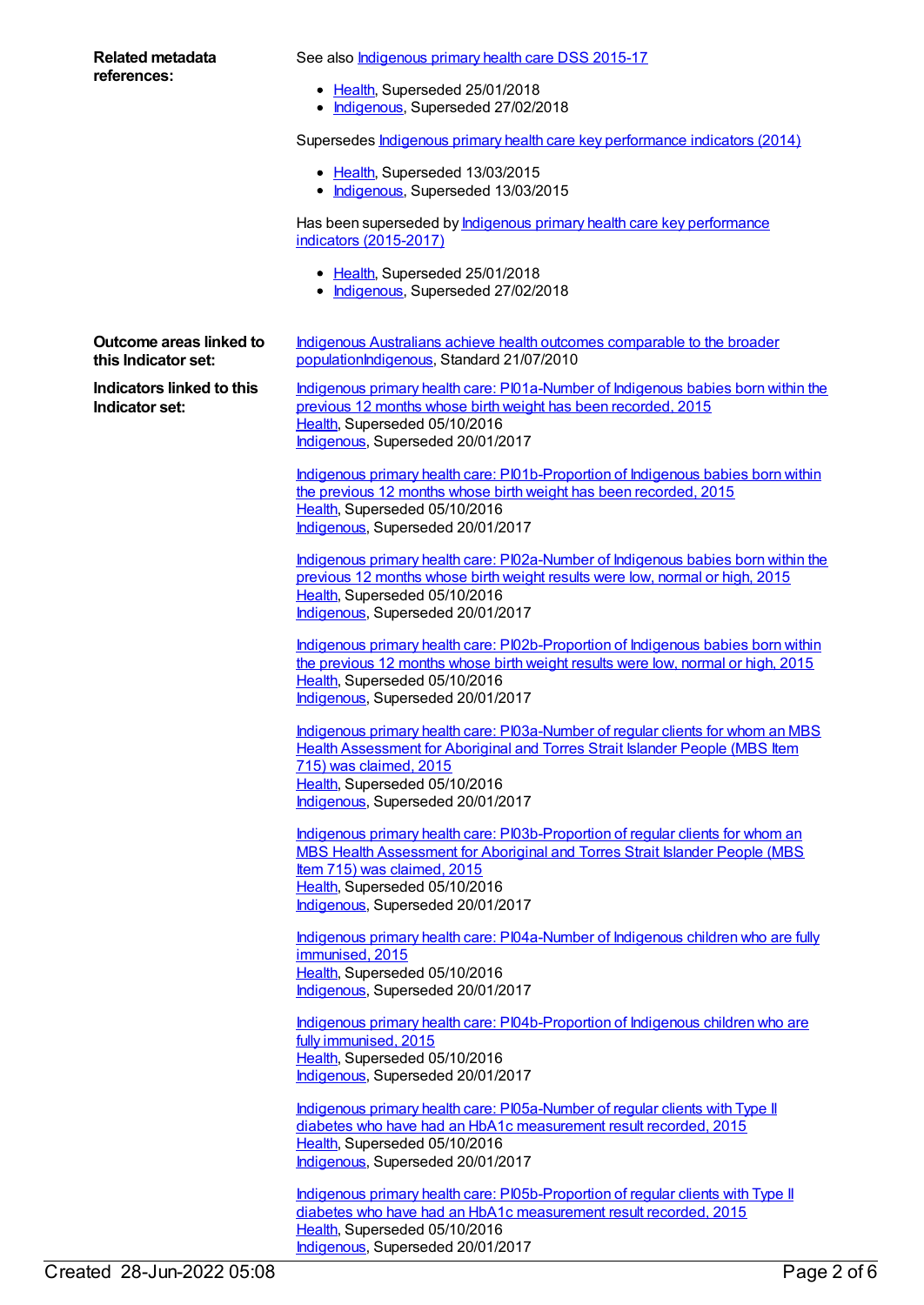Indigenous primary health care: [PI06a-Number](https://meteor.aihw.gov.au/content/592153) of regular clients with Type II diabetes whose HbA1c measurement result was within a specified level, 2015 [Health](https://meteor.aihw.gov.au/RegistrationAuthority/12), Superseded 05/10/2016 [Indigenous](https://meteor.aihw.gov.au/RegistrationAuthority/6), Superseded 20/01/2017

Indigenous primary health care: [PI06b-Proportion](https://meteor.aihw.gov.au/content/589004) of regular clients with Type II diabetes whose HbA1c measurement result was within a specified level, 2015 [Health](https://meteor.aihw.gov.au/RegistrationAuthority/12), Superseded 05/10/2016 [Indigenous](https://meteor.aihw.gov.au/RegistrationAuthority/6), Superseded 20/01/2017

Indigenous primary health care: [PI07a-Number](https://meteor.aihw.gov.au/content/589006) of regular clients with a chronic disease for whom a GP Management Plan (MBS Item 721) was claimed, 2015 [Health](https://meteor.aihw.gov.au/RegistrationAuthority/12), Superseded 05/10/2016 [Indigenous](https://meteor.aihw.gov.au/RegistrationAuthority/6), Superseded 20/01/2017

Indigenous primary health care: [PI07b-Proportion](https://meteor.aihw.gov.au/content/589008) of regular clients with a chronic disease for whom a GP Management Plan (MBS Item 721) was claimed, 2015 [Health](https://meteor.aihw.gov.au/RegistrationAuthority/12), Superseded 05/10/2016 [Indigenous](https://meteor.aihw.gov.au/RegistrationAuthority/6), Superseded 20/01/2017

Indigenous primary health care: [PI08a-Number](https://meteor.aihw.gov.au/content/589012) of regular clients with a chronic disease for whom a Team Care Arrangement (MBS Item 723) was claimed, 2015 [Health](https://meteor.aihw.gov.au/RegistrationAuthority/12), Superseded 05/10/2016 [Indigenous](https://meteor.aihw.gov.au/RegistrationAuthority/6), Superseded 20/01/2017

Indigenous primary health care: [PI08b-Proportion](https://meteor.aihw.gov.au/content/589016) of regular clients with a chronic disease for whom a Team Care Arrangement (MBS Item 723) was claimed, 2015 [Health](https://meteor.aihw.gov.au/RegistrationAuthority/12), Superseded 05/10/2016 [Indigenous](https://meteor.aihw.gov.au/RegistrationAuthority/6), Superseded 20/01/2017

Indigenous primary health care: [PI09a-Number](https://meteor.aihw.gov.au/content/589019) of regular clients whose smoking status has been recorded, 2015 [Health](https://meteor.aihw.gov.au/RegistrationAuthority/12), Superseded 05/10/2016 [Indigenous](https://meteor.aihw.gov.au/RegistrationAuthority/6), Superseded 20/01/2017

Indigenous primary health care: [PI09b-Proportion](https://meteor.aihw.gov.au/content/589021) of regular clients whose smoking status has been recorded, 2015 [Health](https://meteor.aihw.gov.au/RegistrationAuthority/12), Superseded 05/10/2016 [Indigenous](https://meteor.aihw.gov.au/RegistrationAuthority/6), Superseded 20/01/2017

Indigenous primary health care: [PI10a-Number](https://meteor.aihw.gov.au/content/589026) of regular clients with a smoking status result, 2015 [Health](https://meteor.aihw.gov.au/RegistrationAuthority/12), Superseded 05/10/2016 [Indigenous](https://meteor.aihw.gov.au/RegistrationAuthority/6), Superseded 20/01/2017

Indigenous primary health care: [PI10b-Proportion](https://meteor.aihw.gov.au/content/589030) of regular clients with a smoking status result, 2015 [Health](https://meteor.aihw.gov.au/RegistrationAuthority/12), Superseded 05/10/2016 [Indigenous](https://meteor.aihw.gov.au/RegistrationAuthority/6), Superseded 20/01/2017

Indigenous primary health care: [PI11a-Number](https://meteor.aihw.gov.au/content/589035) of regular clients who gave birth within the previous 12 months with a smoking status of 'current smoker', 'ex-smoker' or 'never smoked', 2015 [Health](https://meteor.aihw.gov.au/RegistrationAuthority/12), Superseded 05/10/2016 [Indigenous](https://meteor.aihw.gov.au/RegistrationAuthority/6), Superseded 20/01/2017

Indigenous primary health care: [PI11b-Proportion](https://meteor.aihw.gov.au/content/589037) of regular clients who gave birth within the previous 12 months with a smoking status of 'current smoker', 'ex-smoker' or 'never smoked', 2015 [Health](https://meteor.aihw.gov.au/RegistrationAuthority/12), Superseded 05/10/2016 [Indigenous](https://meteor.aihw.gov.au/RegistrationAuthority/6), Superseded 20/01/2017

Indigenous primary health care: [PI12a-Number](https://meteor.aihw.gov.au/content/589039) of regular clients who are classified as overweight or obese, 2015 [Health](https://meteor.aihw.gov.au/RegistrationAuthority/12), Superseded 05/10/2016 [Indigenous](https://meteor.aihw.gov.au/RegistrationAuthority/6), Superseded 20/01/2017

Indigenous primary health care: [PI12b-Proportion](https://meteor.aihw.gov.au/content/589041) of regular clients who are classified as overweight or obese, 2015 [Health](https://meteor.aihw.gov.au/RegistrationAuthority/12), Superseded 05/10/2016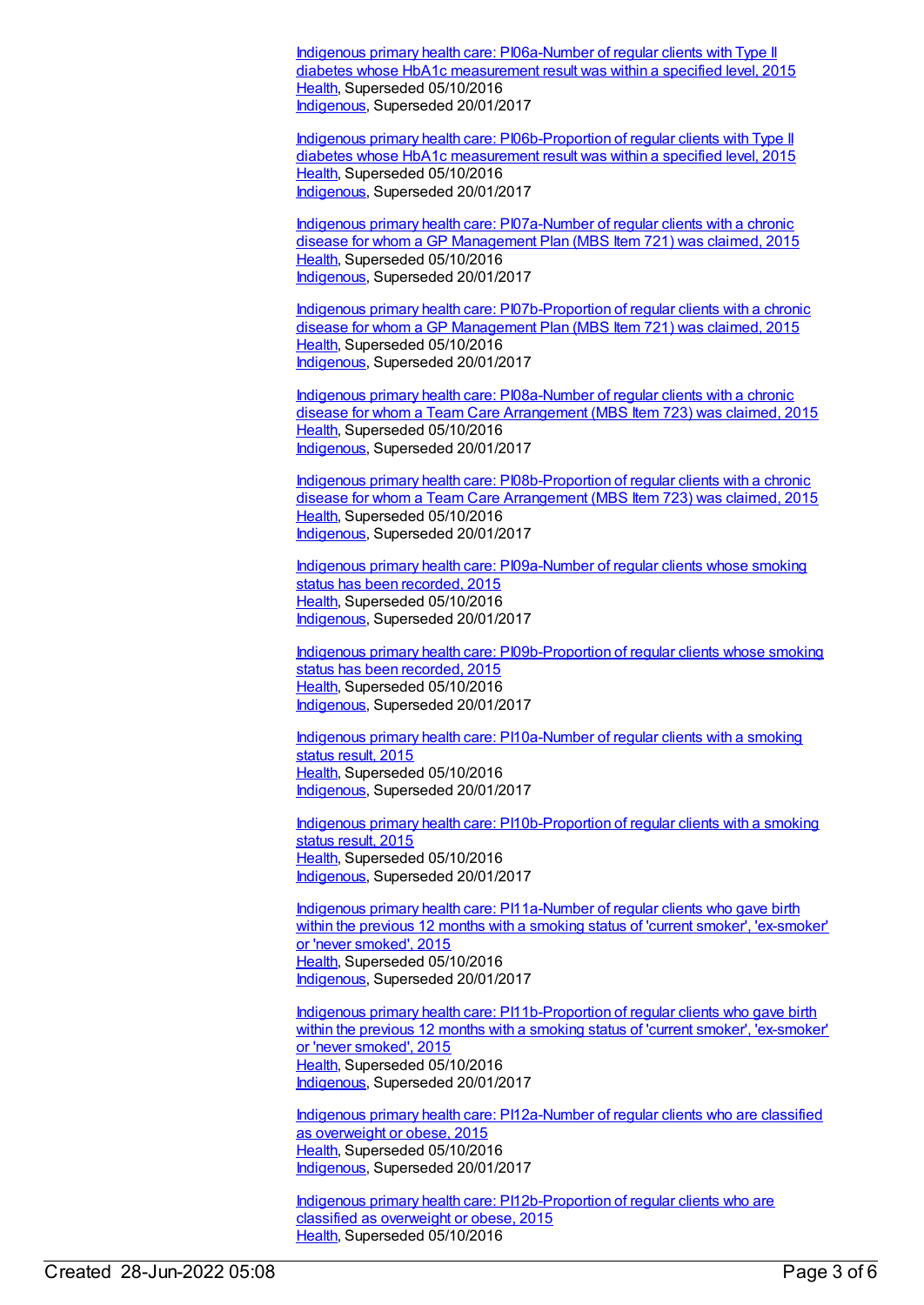[Indigenous](https://meteor.aihw.gov.au/RegistrationAuthority/6), Superseded 20/01/2017

Indigenous primary health care: [PI13a-Number](https://meteor.aihw.gov.au/content/589047) of regular clients who had their first antenatal care visit within specified periods, 2015 [Health](https://meteor.aihw.gov.au/RegistrationAuthority/12), Superseded 05/10/2016 [Indigenous](https://meteor.aihw.gov.au/RegistrationAuthority/6), Superseded 20/01/2017

Indigenous primary health care: [PI13b-Proportion](https://meteor.aihw.gov.au/content/589049) of regular clients who had their first antenatal care visit within specified periods, 2015 [Health](https://meteor.aihw.gov.au/RegistrationAuthority/12), Superseded 05/10/2016 [Indigenous](https://meteor.aihw.gov.au/RegistrationAuthority/6), Superseded 20/01/2017

Indigenous primary health care: [PI14a-Number](https://meteor.aihw.gov.au/content/589051) of regular clients aged 50 years and over who are immunised against influenza, 2015 [Health](https://meteor.aihw.gov.au/RegistrationAuthority/12), Superseded 05/10/2016 [Indigenous](https://meteor.aihw.gov.au/RegistrationAuthority/6), Superseded 20/01/2017

Indigenous primary health care: [PI14b-Proportion](https://meteor.aihw.gov.au/content/589053) of regular clients aged 50 years and over who are immunised against influenza, 2015 [Health](https://meteor.aihw.gov.au/RegistrationAuthority/12), Superseded 05/10/2016 [Indigenous](https://meteor.aihw.gov.au/RegistrationAuthority/6), Superseded 20/01/2017

Indigenous primary health care: [PI15a-Number](https://meteor.aihw.gov.au/content/589056) of regular clients with Type II diabetes or COPD who are immunised against influenza, 2015 [Health](https://meteor.aihw.gov.au/RegistrationAuthority/12), Superseded 05/10/2016 [Indigenous](https://meteor.aihw.gov.au/RegistrationAuthority/6), Superseded 20/01/2017

Indigenous primary health care: [PI15b-Proportion](https://meteor.aihw.gov.au/content/589059) of regular clients with Type II diabetes or COPD who are immunised against influenza, 2015 [Health](https://meteor.aihw.gov.au/RegistrationAuthority/12), Superseded 05/10/2016 [Indigenous](https://meteor.aihw.gov.au/RegistrationAuthority/6), Superseded 20/01/2017

Indigenous primary health care: [PI16a-Number](https://meteor.aihw.gov.au/content/589061) of regular clients whose alcohol consumption status has been recorded, 2015 [Health](https://meteor.aihw.gov.au/RegistrationAuthority/12), Superseded 05/10/2016 [Indigenous](https://meteor.aihw.gov.au/RegistrationAuthority/6), Superseded 20/01/2017

Indigenous primary health care: [PI16b-Proportion](https://meteor.aihw.gov.au/content/589064) of regular clients whose alcohol consumption status has been recorded, 2015 [Health](https://meteor.aihw.gov.au/RegistrationAuthority/12), Superseded 05/10/2016 [Indigenous](https://meteor.aihw.gov.au/RegistrationAuthority/6), Superseded 20/01/2017

Indigenous primary health care: [PI17a-Number](https://meteor.aihw.gov.au/content/591952) of regular clients who had an AUDIT-C with result within specified levels, 2015 [Health](https://meteor.aihw.gov.au/RegistrationAuthority/12), Superseded 05/10/2016 [Indigenous](https://meteor.aihw.gov.au/RegistrationAuthority/6), Superseded 20/01/2017

Indigenous primary health care: [PI17b-Proportion](https://meteor.aihw.gov.au/content/585006) of regular clients who had an AUDIT-C with result within specified levels, 2015 [Health](https://meteor.aihw.gov.au/RegistrationAuthority/12), Superseded 05/10/2016 [Indigenous](https://meteor.aihw.gov.au/RegistrationAuthority/6), Superseded 20/01/2017

Indigenous primary health care: [PI18a-Number](https://meteor.aihw.gov.au/content/589067) of regular clients with a selected chronic disease who have had a kidney function test, 2015 [Health](https://meteor.aihw.gov.au/RegistrationAuthority/12), Superseded 05/10/2016 [Indigenous](https://meteor.aihw.gov.au/RegistrationAuthority/6), Superseded 20/01/2017

Indigenous primary health care: [PI18b-Proportion](https://meteor.aihw.gov.au/content/589069) of regular clients with a selected chronic disease who have had a kidney function test, 2015 [Health](https://meteor.aihw.gov.au/RegistrationAuthority/12), Superseded 05/10/2016 [Indigenous](https://meteor.aihw.gov.au/RegistrationAuthority/6), Superseded 20/01/2017

Indigenous primary health care: [PI19a-Number](https://meteor.aihw.gov.au/content/594135) of regular clients with a selected chronic disease who have had a kidney function test with results within specified levels, 2015 [Health](https://meteor.aihw.gov.au/RegistrationAuthority/12), Superseded 05/10/2016 [Indigenous](https://meteor.aihw.gov.au/RegistrationAuthority/6), Superseded 20/01/2017

Indigenous primary health care: [PI19b-Proportion](https://meteor.aihw.gov.au/content/594108) of regular clients with a selected chronic disease who have had a kidney function test with results within specified levels, 2015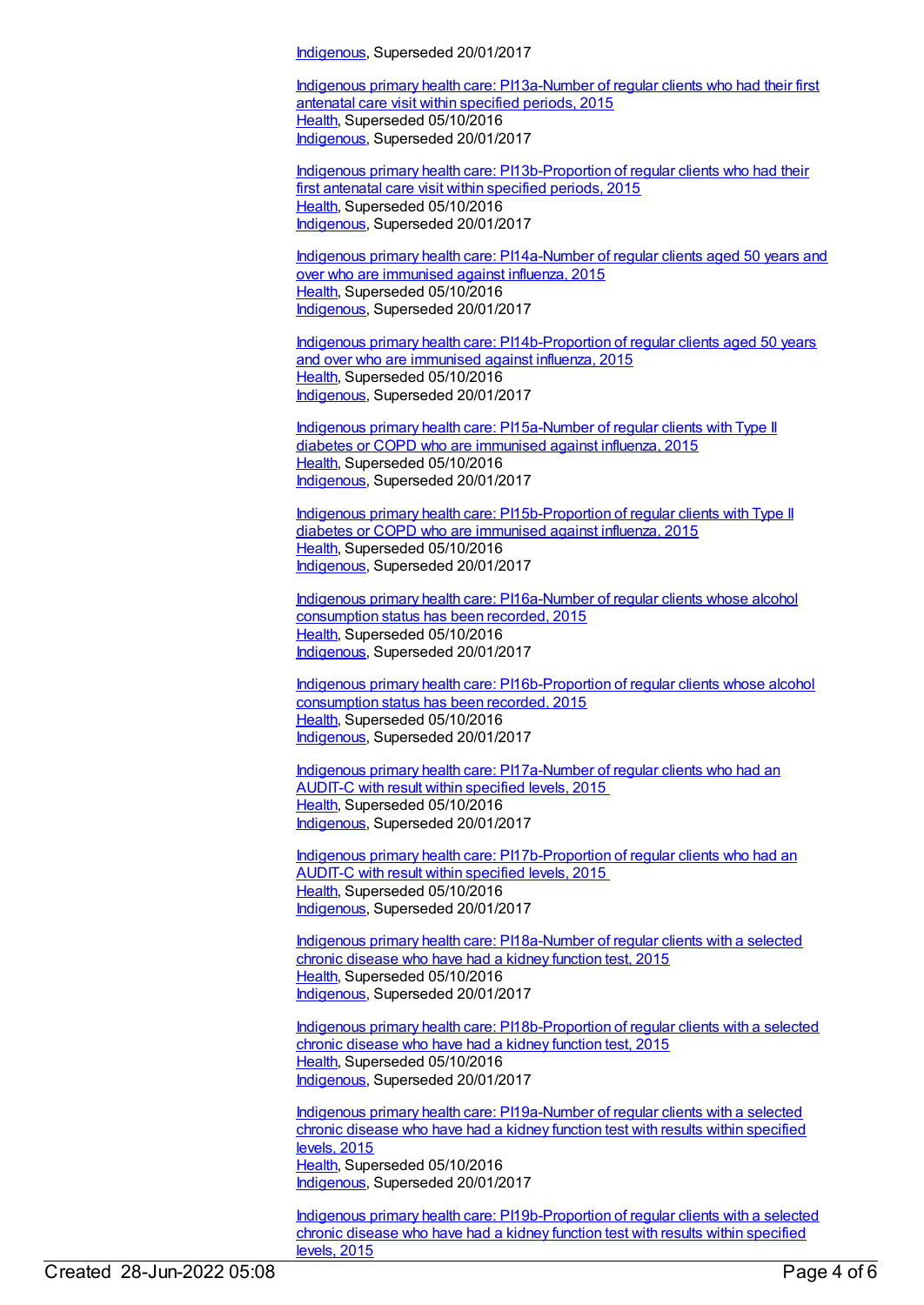[Health](https://meteor.aihw.gov.au/RegistrationAuthority/12), Superseded 05/10/2016 [Indigenous](https://meteor.aihw.gov.au/RegistrationAuthority/6), Superseded 20/01/2017

Indigenous primary health care: [PI20a-Number](https://meteor.aihw.gov.au/content/591955) of regular clients who have had the necessary risk factors assessed to enable CVD assessment, 2015 [Health](https://meteor.aihw.gov.au/RegistrationAuthority/12), Superseded 05/10/2016 [Indigenous](https://meteor.aihw.gov.au/RegistrationAuthority/6), Superseded 20/01/2017

Indigenous primary health care: [PI20b-Proportion](https://meteor.aihw.gov.au/content/588801) of regular clients who have had the necessary risk factors assessed to enable CVD assessment, 2015 [Health](https://meteor.aihw.gov.au/RegistrationAuthority/12), Superseded 05/10/2016 [Indigenous](https://meteor.aihw.gov.au/RegistrationAuthority/6), Superseded 20/01/2017

Indigenous primary health care: PI21a-Number of regular clients aged 35 to 74 years who have had an absolute [cardiovascular](https://meteor.aihw.gov.au/content/591202) disease risk assessment with results within specified levels, 2015 [Health](https://meteor.aihw.gov.au/RegistrationAuthority/12), Superseded 05/10/2016 [Indigenous](https://meteor.aihw.gov.au/RegistrationAuthority/6), Superseded 20/01/2017

Indigenous primary health care: [PI21b-Proportion](https://meteor.aihw.gov.au/content/585230) of regular clients aged 35 to 74 years who have had an absolute cardiovascular disease risk assessment with results within specified levels, 2015 [Health](https://meteor.aihw.gov.au/RegistrationAuthority/12), Superseded 05/10/2016 [Indigenous](https://meteor.aihw.gov.au/RegistrationAuthority/6), Superseded 20/01/2017

Indigenous primary health care: [PI22a-Number](https://meteor.aihw.gov.au/content/589075) of regular clients who have had a cervical screening, 2015 [Health](https://meteor.aihw.gov.au/RegistrationAuthority/12), Superseded 05/10/2016 [Indigenous](https://meteor.aihw.gov.au/RegistrationAuthority/6), Superseded 20/01/2017

Indigenous primary health care: [PI22b-Proportion](https://meteor.aihw.gov.au/content/589077) of regular clients who have had a cervical screening, 2015 [Health](https://meteor.aihw.gov.au/RegistrationAuthority/12), Superseded 05/10/2016 [Indigenous](https://meteor.aihw.gov.au/RegistrationAuthority/6), Superseded 20/01/2017

Indigenous primary health care: [PI23a-Number](https://meteor.aihw.gov.au/content/589079) of regular clients with Type II diabetes who have had a blood pressure measurement result recorded, 2015 [Health](https://meteor.aihw.gov.au/RegistrationAuthority/12), Superseded 05/10/2016 [Indigenous](https://meteor.aihw.gov.au/RegistrationAuthority/6), Superseded 20/01/2017

Indigenous primary health care: [PI23b-Proportion](https://meteor.aihw.gov.au/content/589081) of regular clients with Type II diabetes who have had a blood pressure measurement result recorded, 2015 [Health](https://meteor.aihw.gov.au/RegistrationAuthority/12), Superseded 05/10/2016 [Indigenous](https://meteor.aihw.gov.au/RegistrationAuthority/6), Superseded 20/01/2017

Indigenous primary health care: [PI24a-Number](https://meteor.aihw.gov.au/content/589083) of regular clients with Type II diabetes whose blood pressure measurement result was less than or equal to 130/80 mmHg, 2015 [Health](https://meteor.aihw.gov.au/RegistrationAuthority/12), Superseded 05/10/2016 [Indigenous](https://meteor.aihw.gov.au/RegistrationAuthority/6), Superseded 20/01/2017

Indigenous primary health care: [PI24b-Proportion](https://meteor.aihw.gov.au/content/589085) of regular clients with Type II diabetes whose blood pressure measurement result was less than or equal to 130/80 mmHg, 2015 [Health](https://meteor.aihw.gov.au/RegistrationAuthority/12), Superseded 05/10/2016 [Indigenous](https://meteor.aihw.gov.au/RegistrationAuthority/6), Superseded 20/01/2017

#### **Collection and usage attributes**

**National reporting arrangement:** Each service funded by OATSIH (the Office of Aboriginal and Torres Strait Islander Health) to provide Indigenous-specific primary health care should record service provision in clinical information management systems that allow the electronic transmission of data for the Indigenous primary health care DSS (IPHC DSS), to be used in the calculation of the key performance indicators (KPIs).

#### **Source and reference attributes**